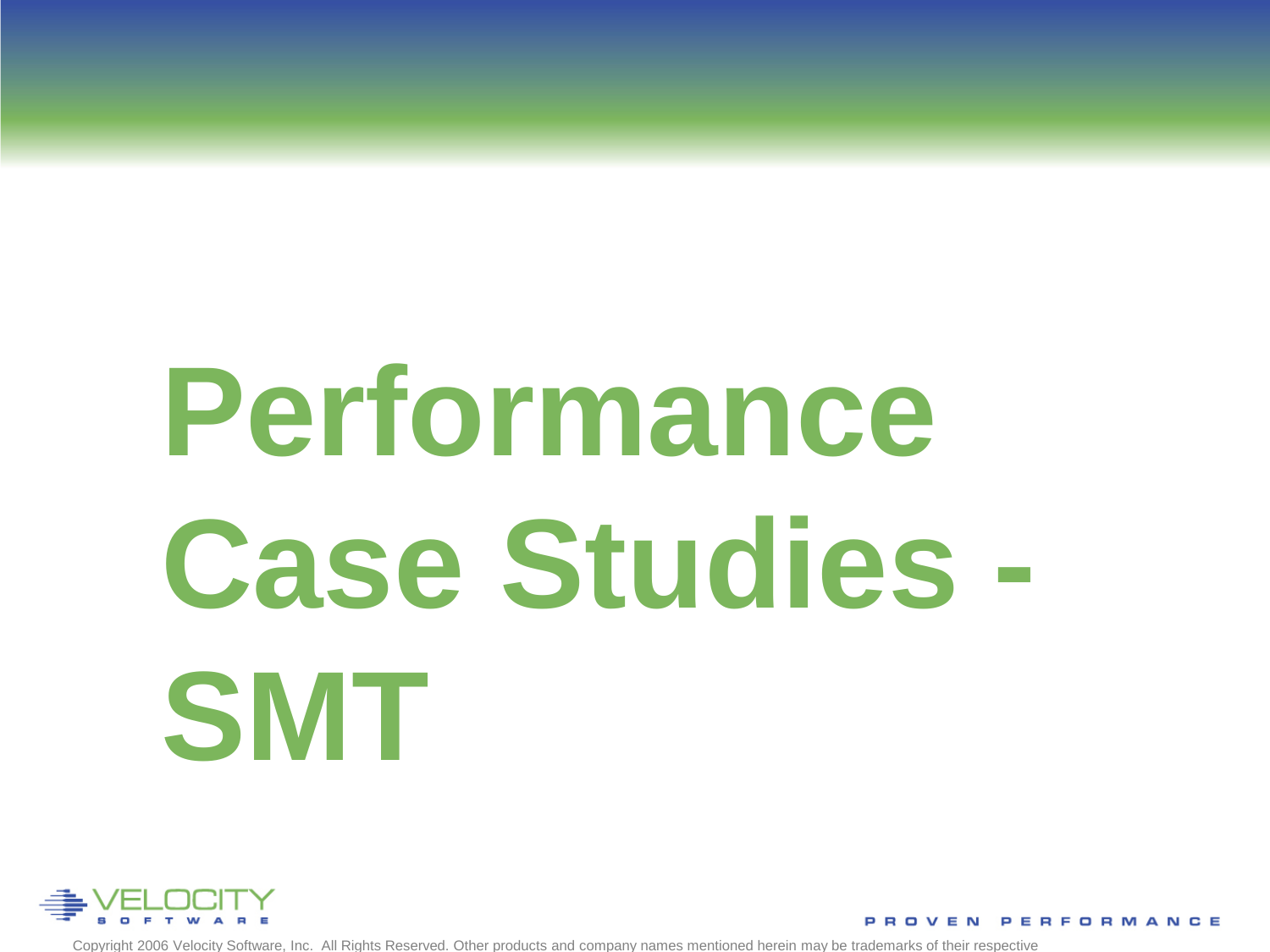#### **Know the configuration: ESAHDR**

| Report: ESAHDR z/VM Monitor Analysis                                                                                                                                                                                   |                                                                                                                             |                                                               |                                     |                                                |                              |
|------------------------------------------------------------------------------------------------------------------------------------------------------------------------------------------------------------------------|-----------------------------------------------------------------------------------------------------------------------------|---------------------------------------------------------------|-------------------------------------|------------------------------------------------|------------------------------|
| ZMAP Release<br>Monitor file created:                                                                                                                                                                                  | $05/27/16$ 06:55:52                                                                                                         | 4.3.0.0                                                       | IFL <sub>s</sub> ?<br>$\bullet$     | Common configuration problems                  |                              |
| z/VM Version: 6<br>TOD clock at last IPL: 02/21/16 03:41:24<br>System Operator:<br>Time zone adjustment from GMT:<br>System Identifier<br>Checkpoint/Warmstart Volumes<br>Machine Model/Type                           | Release 3.0 SLU 1501                                                                                                        | OPERATOR<br>-4 hours<br>C207<br>1E63RS/1E63RS<br>Z13:2964/400 | $\bullet$<br>$\bullet$<br>$\bullet$ | Real Storage / Expanded<br>Release significant | Master processor significant |
| Multithreading Status:<br>System Sequence Code<br>Processor 0 model/serial<br>Processor 1 model/serial<br>Processor 2 model/serial<br>Processor 10 model/serial<br>Processor 11 model/serial                           | 00000000000C3AE7<br>2964-400 /313AE7 Master<br>2964-400 /313AE7<br>2964-400 /313AE7<br>2964-400 /313AE7<br>2964-400 /313AE7 |                                                               |                                     |                                                |                              |
| Operating on IFL Processor(s)<br>Totals by Processor type:<br><---------CPU-------> <-Shared Processor busy><br>Type Count Ded shared total assigned Ovhd Mgmt<br>86 0<br>IFL<br>Number of logical partitions defined: | 86 3085 2895.8 111 189                                                                                                      | 8                                                             |                                     |                                                |                              |
| Main Storage installed (MB):                                                                                                                                                                                           |                                                                                                                             | 524288                                                        |                                     |                                                |                              |

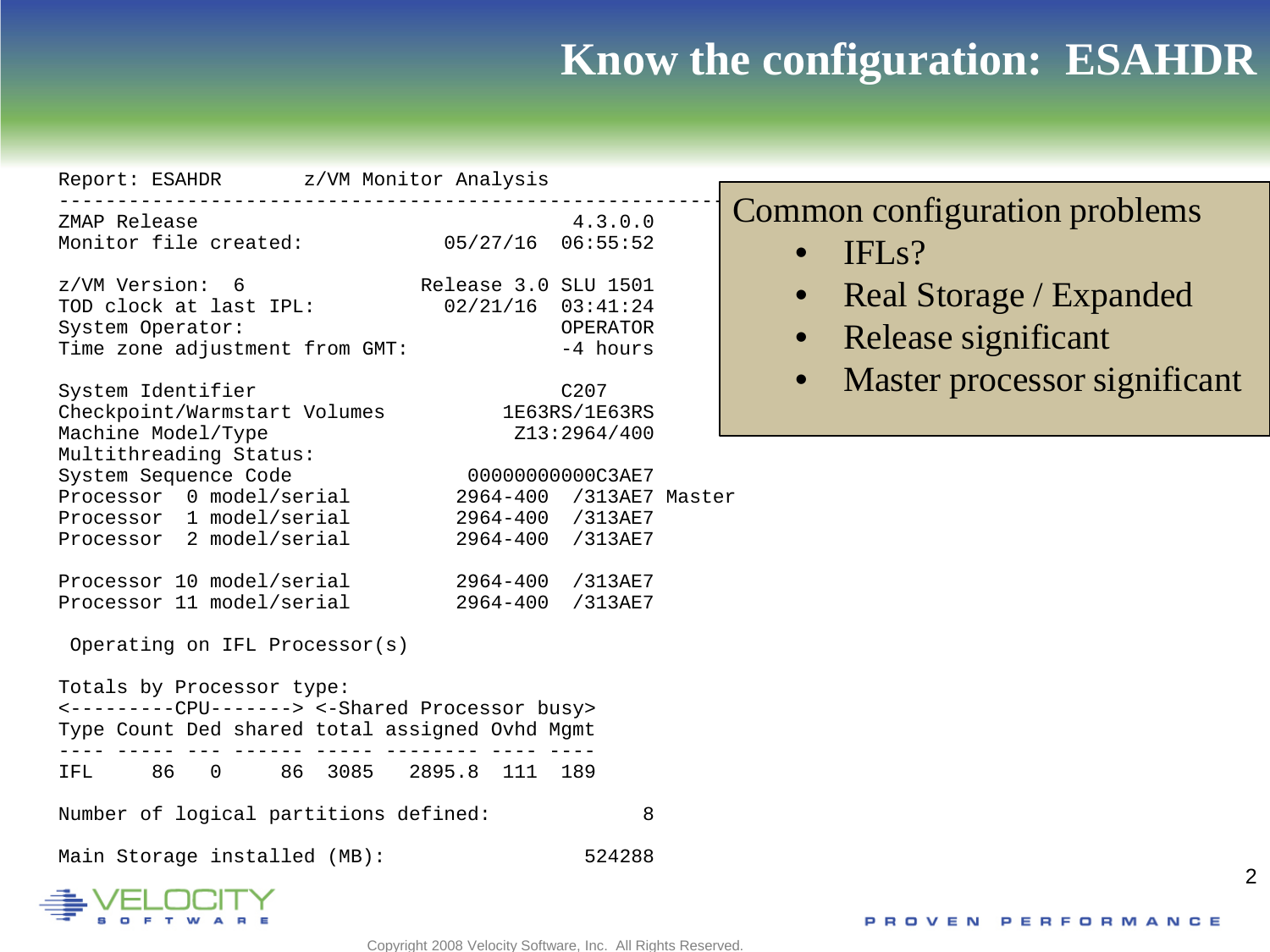#### **Know the overall loads: ESASSUM / ESAMAIN**

| Report: ESASSUM<br>Monitor initialized: 05/27/16 at 06:55:52 on 2964 serial 13AE7 |     |    |     | Subsystem Activity |            |     |  |                                                                         |          | Veloci<br>First |
|-----------------------------------------------------------------------------------|-----|----|-----|--------------------|------------|-----|--|-------------------------------------------------------------------------|----------|-----------------|
|                                                                                   |     |    |     |                    |            |     |  | <--- Users ----> Transactions < Processor> Storage (MB) <- Paging -->   |          |                 |
|                                                                                   |     |    |     |                    |            |     |  | <-avg number-> Per Avg. Utilization Fixed Active <pages sec=""></pages> |          |                 |
| Time                                                                              |     |    |     |                    |            |     |  | On Acty In Q Minute Resp Total Virt. User Resid. XStore DASD            |          |                 |
|                                                                                   |     |    |     |                    |            |     |  |                                                                         |          |                 |
| 06:57:00                                                                          | 128 | 97 | 266 |                    | 37.0 0.184 | 892 |  | 757 215.6 513636                                                        | $\Omega$ | 232             |
| 06:58:00                                                                          | 128 | 97 | 264 |                    | 35.0 0.365 | 999 |  | 907 215.6 513637                                                        | $\Omega$ | 260             |
| 06:59:00                                                                          | 128 | 95 | 266 |                    | 34.0 0.542 | 857 |  | 719 215.6 513636                                                        | 0        | 185             |
| 07:00:00                                                                          | 128 | 94 | 267 |                    | 36.0 0.352 | 899 |  | 769 215.6 513634                                                        | 0        | 209             |
|                                                                                   |     |    |     |                    |            |     |  |                                                                         |          |                 |
| Average:                                                                          | 128 | 96 | 266 |                    | 35.5 0.357 | 912 |  | 788 215.6 513635                                                        | 0        | 221             |

Look for Spikes, dramatic changes, what time?

- **Processor**
- Storage for users
- Page rates
- DASD I/O rates
- (Transacations are for traditional workloads)

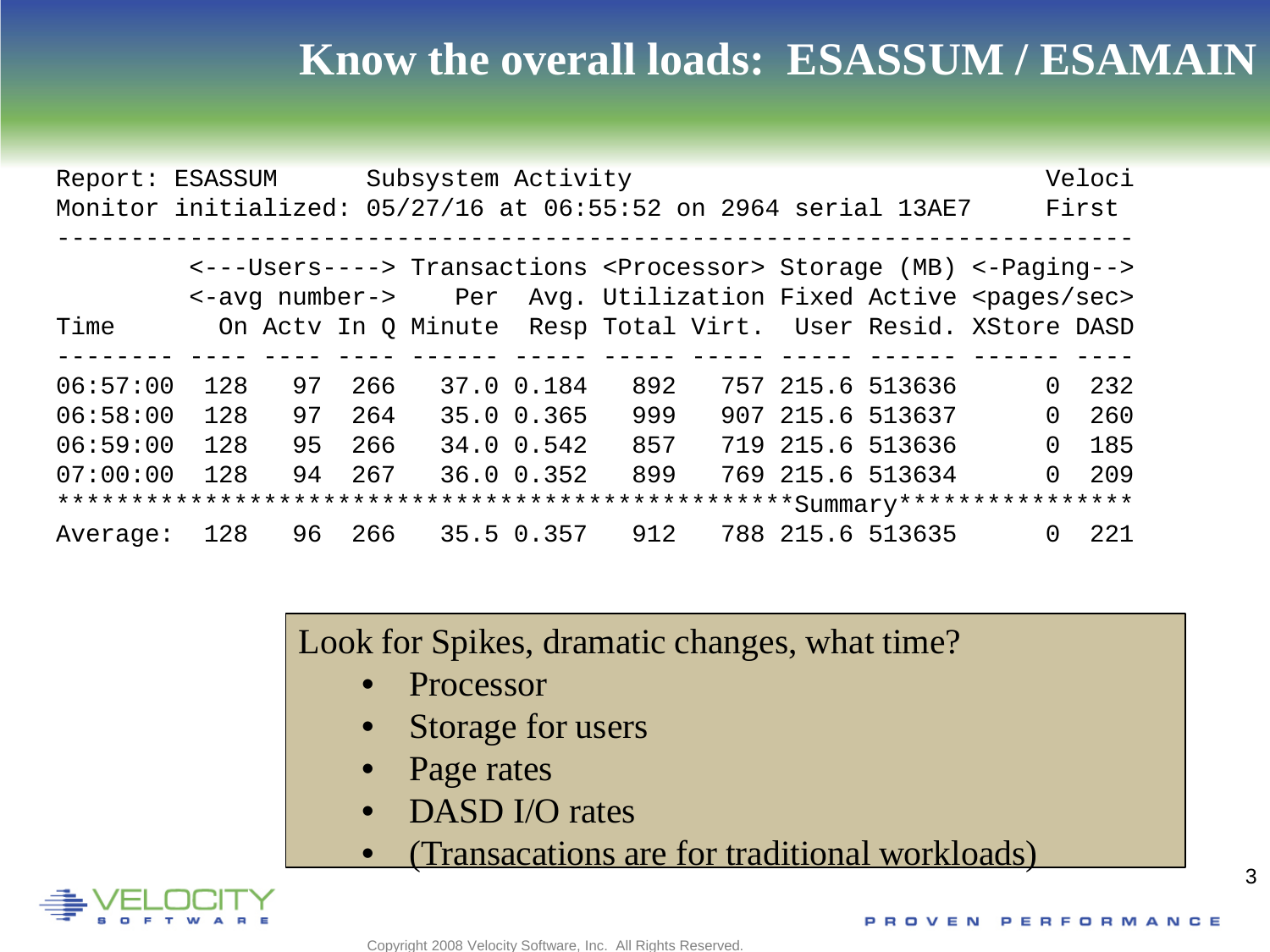#### **Wait States: ESAXACT**

Report: ESAXACT Transaction Delay A Monitor initialized: 05/27/16 at 06:55:5 ---------------------------------------- <-----Percent non-d UserID <-Samples-> /Class Total In Q Run Sim CPU SIO Pag -------- ----- ----- --- --- --- --- --- 06:57:00 128 266 3.8 0.4 0.8 0 0 Hi-Freq: 19920 15807 2.9 0.2 4.7 0.0 0 \*\*\*Key User Analysis \*\*\* RSCS 60 60 18 5.0 17 0 0<br>ESCO 60 15 13 13 0 0 TCPIP 60 60 **15 43 22** 0 0 \*\*\*User Class Analysis\*\*\* Servers 900 1 0 0 0 0 0 The Users 18420 15674 2.8 0.1 4.6 0 0 TheUsers 18420 15674 2.8 0.1 4.6 0 0 \*\*\*Top User Analysis\*\*\* CV52D172 240 240 13 0 9.2 0 0 CV52D157 240 240 6.7 0.4 7.5 0 0 CV52D160 240 240 10 0.8 10 0 0<br>CV52D151 240 240 6.3 0 6.3 0 0<br>CV52D173 240 240 5.0 0 8.3 0 0 CV52D151 240 240 6.3 0 6.3 0 0 CV52D173 240 240 5.0 0 8.3 0 0 CV52D168 240 240 5.4 0.4 8.8 0 0



4

Copyright 2008 Velocity Software, Inc. All Rights Reserved.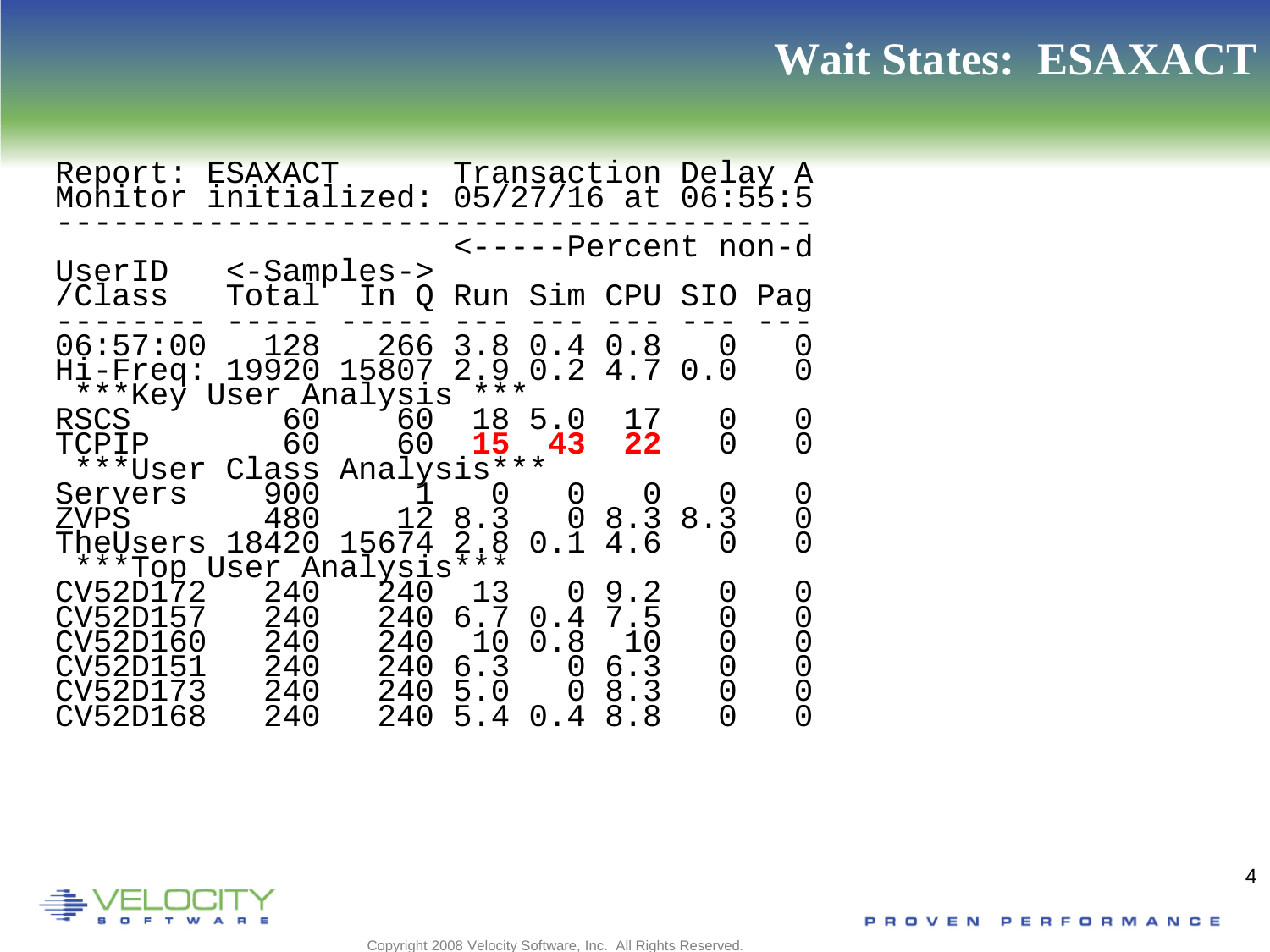#### **User Configuration: ESAUSRC**

|              |                                 |              |           | Report: ESAUSRC User Configuration                                               |     |            |  | city Software                                                            |              |  |         |  |  |
|--------------|---------------------------------|--------------|-----------|----------------------------------------------------------------------------------|-----|------------|--|--------------------------------------------------------------------------|--------------|--|---------|--|--|
|              |                                 |              |           |                                                                                  |     |            |  | <-------SHARE- <---CPU---><                                              |              |  |         |  |  |
|              |                                 |              |           | Account ACI Grp <cp pool=""> CPU <normal> &lt;--MA <count></count></normal></cp> |     |            |  |                                                                          |              |  |         |  |  |
| UserID       |                                 |              |           | ClassID Code Mame PoolName Type Rel Abs Typ S Def On Mode                        |     |            |  |                                                                          |              |  |         |  |  |
|              | CV52D176 TheUsers EV500000      |              |           | . IFL 2000                                                                       |     |            |  |                                                                          |              |  | 4 4 ESA |  |  |
|              | CV52D177 TheUsers EV500000      |              |           | . IFL 2000                                                                       |     |            |  | $\mathbf{r} = \mathbf{r} \cdot \mathbf{r}$ . The set of the $\mathbf{r}$ |              |  | 4 4 ESA |  |  |
|              | CV52D178 TheUsers EV500000      |              |           | . IFL 2000                                                                       |     |            |  |                                                                          |              |  | 4 4 ESA |  |  |
| OPMGRM1      | TheUsers 5697-J10               |              |           | . IFL 5000                                                                       |     |            |  |                                                                          |              |  | 1 1 XC  |  |  |
| OPMGRS1      | TheUsers 5697-J10               |              |           |                                                                                  |     | IFL 5000   |  | $\mathbf{r} = \mathbf{r}$                                                |              |  | 1 1 XC  |  |  |
| OPMGRS2      | TheUsers 5697-J10               |              |           |                                                                                  |     | IFL 5000   |  | $\mathbf{r} = \mathbf{r} \cdot \mathbf{r}$ . The $\mathbf{r}$            |              |  | 1 1 XC  |  |  |
| OP1          | Servers 3                       |              |           |                                                                                  | IFL | 100        |  | $\mathbf{r}$ , and $\mathbf{r}$                                          |              |  | 1 1 ESA |  |  |
|              | PROPGT TheUsers PROPGT          |              |           |                                                                                  | IFL | 100        |  | $\mathbf{r}$ $\mathbf{r}$                                                |              |  | 1 1 ESA |  |  |
| RACFVM       | Servers SYSTEMS                 |              |           |                                                                                  | IFL | 100        |  | $\mathcal{L}^{\text{max}}(\mathcal{L}^{\text{max}})$                     |              |  | 1 1 ESA |  |  |
| RSCS         | KeyUser 1                       |              |           |                                                                                  |     | IFL 1500   |  |                                                                          | $\mathbf{1}$ |  | 1 ESA   |  |  |
| SFSZVPS      | TheUsers VMGRP001               |              |           |                                                                                  |     | IFL 1000   |  |                                                                          |              |  | 1 1 XC  |  |  |
| SNMPD        | TheUsers SNMPD                  |              |           |                                                                                  | IFL | 100        |  |                                                                          |              |  | 1 1 ESA |  |  |
| <b>TCPIP</b> | KeyUser                         | <b>TCPIP</b> |           | . IFL 3000                                                                       |     |            |  |                                                                          |              |  | 1 1 ESA |  |  |
| ZSERVE       | ZVPS                            | ZSERVE       |           |                                                                                  |     | IFL 3000   |  |                                                                          |              |  | 1 1 ESA |  |  |
| ZTCP         | ZVPS                            | ZTCP         |           |                                                                                  | IFL | . 3.0      |  |                                                                          |              |  | 1 1 ESA |  |  |
| ZVPS         | TheUsers VMGRP001               |              |           |                                                                                  |     | IFL 2000   |  | $\sim 10$                                                                |              |  | 1 1 ESA |  |  |
| ZWEB01       | ZVPS                            | ZWEB01       |           | . IFL 2100                                                                       |     |            |  |                                                                          |              |  | 1 1 ESA |  |  |
| ZWEB02       | ZVPS                            | ZWEB02       |           |                                                                                  |     | . IFL 2100 |  |                                                                          | $\mathbf{1}$ |  | 1 ESA   |  |  |
| ZWEB03       | ZVPS                            | ZWEB03       |           |                                                                                  |     | IFL 2100   |  |                                                                          |              |  | 1 1 ESA |  |  |
| ZWEB04       | ZVPS                            | <b>ZWE</b>   |           |                                                                                  |     |            |  |                                                                          |              |  |         |  |  |
| ZWEB05       | ZVPS                            | ZWE          |           | Look for "Interesting configurations"                                            |     |            |  |                                                                          |              |  |         |  |  |
| ZWRITE       | ZVPS                            | ZWR          |           |                                                                                  |     |            |  |                                                                          |              |  |         |  |  |
|              | * * * End of File * *           |              |           | Large relative shares / absolute shares                                          |     |            |  |                                                                          |              |  |         |  |  |
|              |                                 |              | $\bullet$ | CPU Counts, matching shares (100 Rel / vcpu)                                     |     |            |  |                                                                          |              |  |         |  |  |
|              | CPU Type (IFL, CP)<br>$\bullet$ |              |           |                                                                                  |     |            |  |                                                                          |              |  |         |  |  |
|              |                                 |              | $\bullet$ | Virtual machine storage sizes (too large?, largest?)                             |     |            |  |                                                                          |              |  |         |  |  |
|              |                                 |              |           |                                                                                  |     |            |  |                                                                          |              |  |         |  |  |

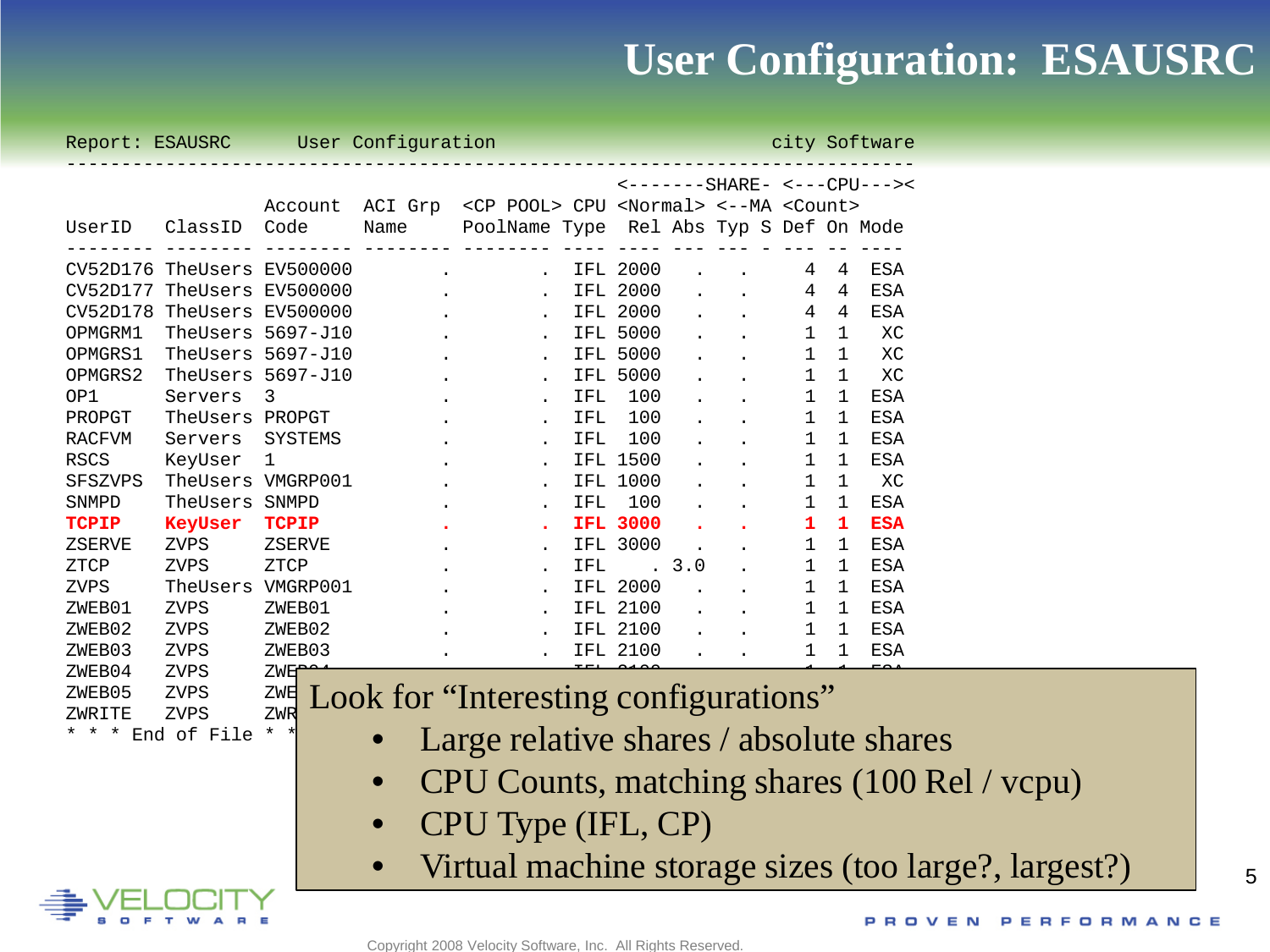#### **User Resource Requirements: ESAUSP2**

| Report:<br>Monitor                                        | ESAUSP2           User Resource<br>initialized: 05/27/16 at 06 |                                                                                                  |  |                       |
|-----------------------------------------------------------|----------------------------------------------------------------|--------------------------------------------------------------------------------------------------|--|-----------------------|
| UserID<br>/Class                                          |                                                                | <---CPU time--> <----Main<br><(Percent)> T:V <resident><br/>Total Virt Rat Totl Activ</resident> |  |                       |
| 06:57:00 831.6 757.3 1.1 131M<br>***Key User Analysis *** |                                                                |                                                                                                  |  | 131M                  |
| RSCS<br>TCPIP                                             |                                                                | 15.57 10.15 1.5 144<br>47.29 4.65 10 7880                                                        |  | 144.0<br>7880         |
| ***User<br>Servers<br>ZVPS<br>TheUsers                    | 767.1                                                          | Class Analysis***<br>$0.00$ $0.00$ $1.8$ $1824$<br>1.65    1.50    1.1    26K<br>741.0 1.0 131M  |  | 1630<br>26135<br>131M |

Look for "Resource Requirements"

Copyright 2008 Velocity Software, Inc. All Rights Reserved.

• CPU reasonable?

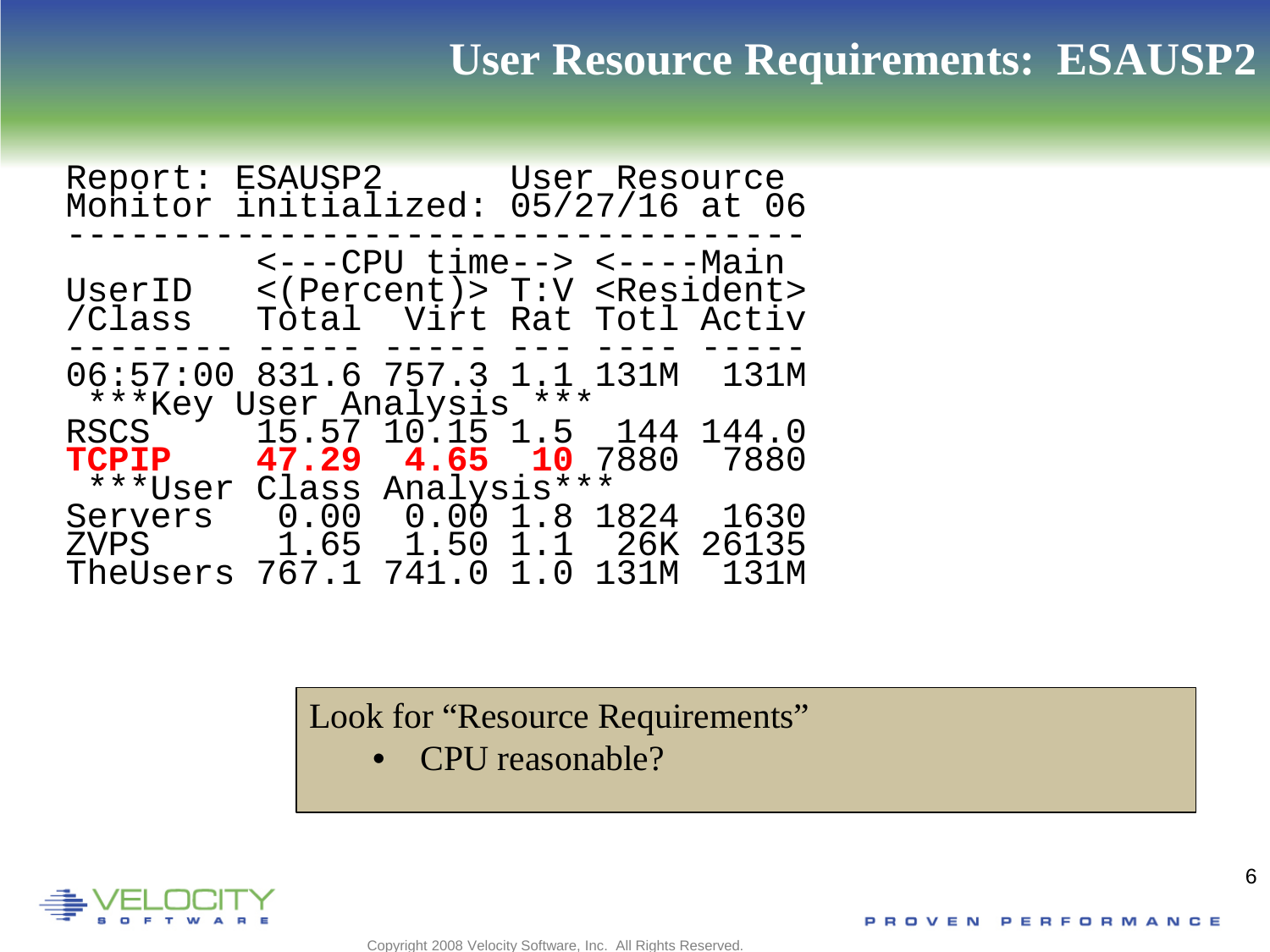#### **LPAR Configuration: ESALPARS**

|                                                                                                                                       | Logical Partition Summary<br>Report: ESALPARS<br>Veloc |                                                                                                               |                                                                          |                                                    |                     |                                                                            |                                                                   |                                  |                                                            |                                                               |  |
|---------------------------------------------------------------------------------------------------------------------------------------|--------------------------------------------------------|---------------------------------------------------------------------------------------------------------------|--------------------------------------------------------------------------|----------------------------------------------------|---------------------|----------------------------------------------------------------------------|-------------------------------------------------------------------|----------------------------------|------------------------------------------------------------|---------------------------------------------------------------|--|
| Time                                                                                                                                  |                                                        | <--Complex--> <--------Logical Partition-------><br>Phys Dispatch<br>CPUs Slice Name Nbr CPUs Type Total Ovhd |                                                                          |                                                    |                     |                                                                            | Virt CPU <%Assigned>                                              |                                  | <-Assigned S<br>$\leftarrow$ - - - LPAR - -><br>Weight Pct |                                                               |  |
| 06:57:00                                                                                                                              |                                                        | 86 Dynamic Totals:                                                                                            | C <sub>207</sub><br>P113<br>P115<br>P213<br>P215<br>P217<br>P219<br>V2N3 | 00<br>31<br>FF<br>FF<br>33<br>35<br>37<br>39<br>32 | 0<br>$\overline{0}$ | 124 IFL<br><b>12 IFL</b><br>24 IFL<br>24 IFL<br>24 IFL<br>28 IFL<br>12 IFL | 930.3 24.8<br>401.6<br>502.2<br>583.2 25.5<br>300.4 13.1<br>152.1 | 2870 114<br>19.7<br>18.8<br>11.8 | 1000<br>70<br>220<br>50                                    | 100<br>7.0<br>220 22.0<br>220 22.0<br>220 22.0<br>22.0<br>5.0 |  |
| Totals by Processor type:<br><---------CPU-------> <-Shared Processor busy-><br>Type Count Ded shared Total Logical Ovhd Mgmt<br>IFL. | 86<br>$\mathbf 0$                                      |                                                                                                               | 86 3065.1                                                                | 2756.2                                             | 114                 | 195                                                                        |                                                                   |                                  |                                                            |                                                               |  |

#### Look for "Shared processors"

- IFLs shared between LPARs (none)
- Check weights
- Assigned pct/CPU >  $100$  ??? -> excess share?
- First LPAR is "us", z/vm where data collected

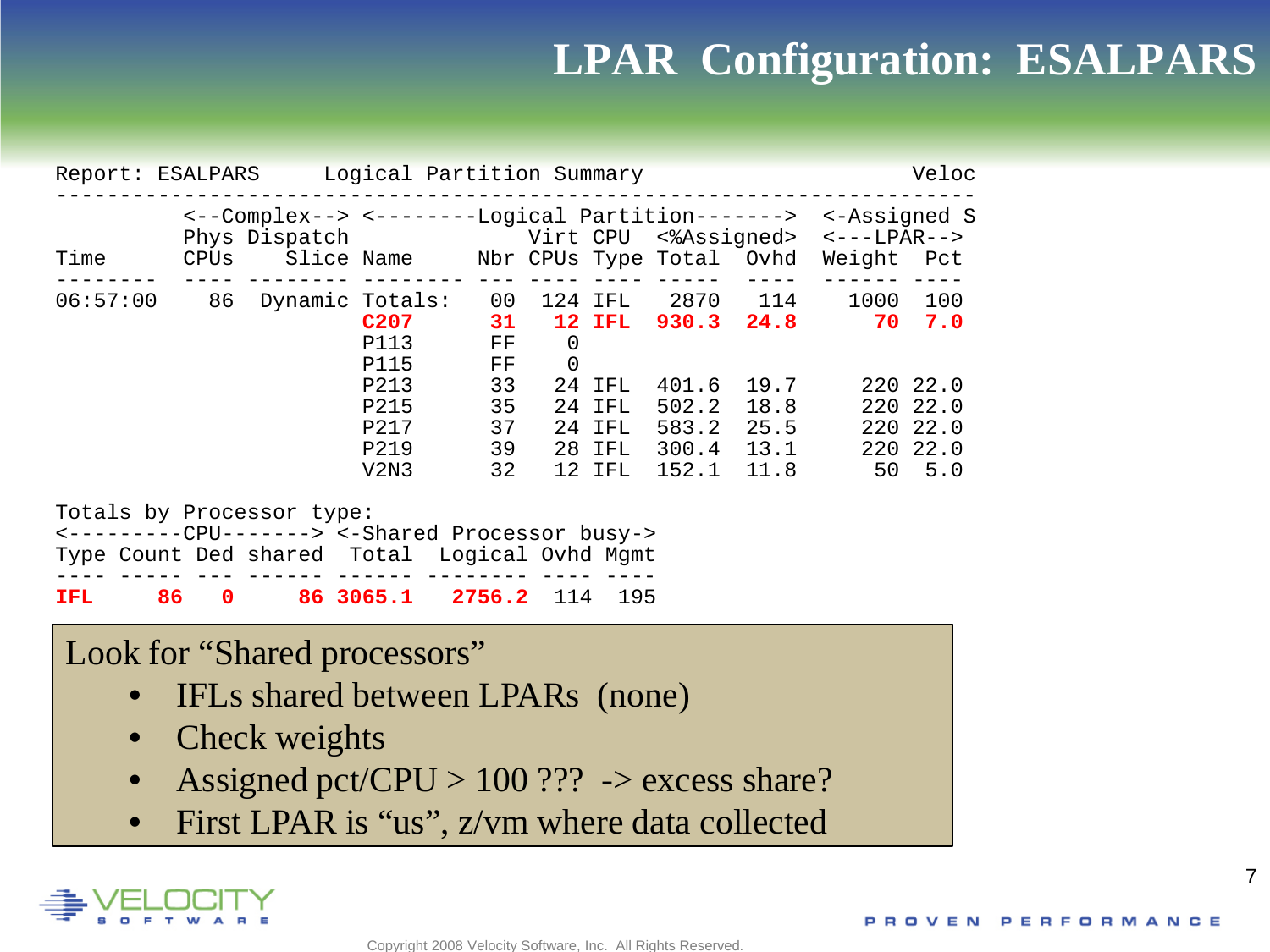## **Server Requirement Case Study**

**TCPIP used 47% of a processor at peak LPAR has 12 processors TCPIP has a requirement of 4% of the system** 

**Calculate normalizeShare =** 

**(RelShare / SRMRELDL) \* (100 – SRMABSDL) = 3000 / 141388 = 2%**

**Report: ESASUM System Summ Monitor initialized: 05/27/16 at Monitor period: 240 sec --------------------------------**

**Variable Average Minimum Maximum -------- ------- ------- ------- SRMABSDL 0 0 0 SRMRELDL 141388 139000 146000**

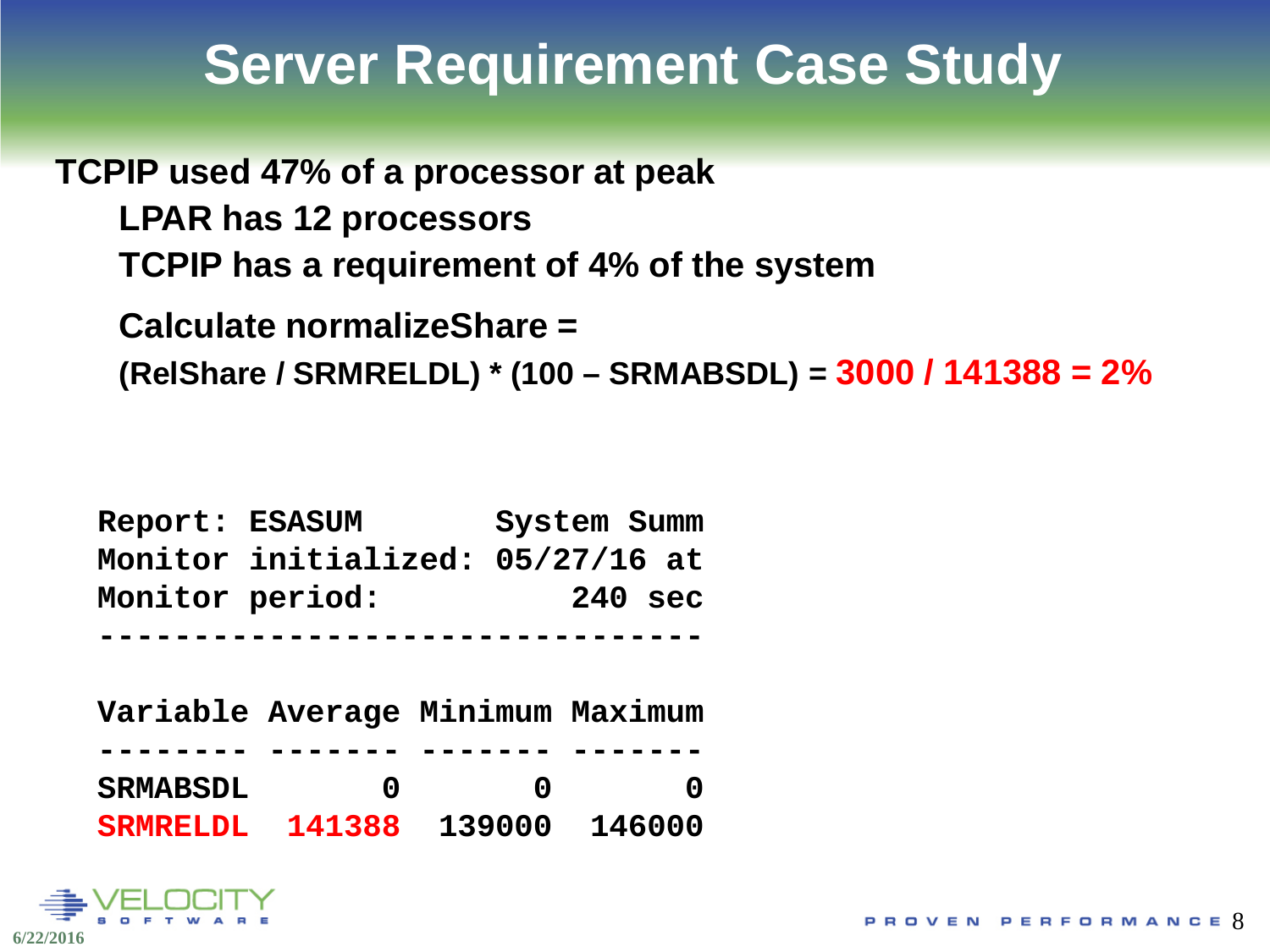| Report: ESAPLDV |    |                                      |                                                                    |                                                                                                                     |           |                                                                                                                          |                                                                                                                                                                                      | ocessor Local Dispatch VectoSoftware Corporate ZMAP 4<br>Monitor initialized/27/16 at 06:55:52 on 2964 sord analyzed: 05/27/16 06:5        |                                                                           |                                                                                             |                                                                                                                                                                   |
|-----------------|----|--------------------------------------|--------------------------------------------------------------------|---------------------------------------------------------------------------------------------------------------------|-----------|--------------------------------------------------------------------------------------------------------------------------|--------------------------------------------------------------------------------------------------------------------------------------------------------------------------------------|--------------------------------------------------------------------------------------------------------------------------------------------|---------------------------------------------------------------------------|---------------------------------------------------------------------------------------------|-------------------------------------------------------------------------------------------------------------------------------------------------------------------|
| Time            |    | <−-−-Load-<br><-Users-><br>Actv In Q | CPU                                                                | <vmdbk moves="" sec=""><br/>Steals</vmdbk>                                                                          | To Master |                                                                                                                          |                                                                                                                                                                                      | <--- Dispatcher <-From Nesting<br>Avg Long Paths Same                                                                                      |                                                                           | NL1                                                                                         | <-CPU Steals fr<br>NL2                                                                                                                                            |
| 06:57:00        | 97 | 266                                  | $\overline{0}$<br>2<br>3<br>4<br>5<br>6<br>7<br>8<br>9<br>10<br>11 | 9094.5<br>9316.9<br>9108.4<br>8870.0<br>8700.2<br>16591<br>8278.3<br>9370.5<br>7208.0<br>7410.2<br>7610.1<br>7752.8 |           | 8.0<br>0<br>0<br>000<br>$\mathbf 0$<br>$\theta$<br>$\begin{smallmatrix} 0\\0 \end{smallmatrix}$<br>$\boldsymbol{0}$<br>0 | 2.0<br>1.8<br>1.2<br>0.8<br>0.6<br>0.9<br>0.3<br>0.6<br>$\begin{smallmatrix}1\,\textcolor{red}{\mathbf{.}}\, 1\\ 1\,\textcolor{red}{\mathbf{.}}\, 1 \end{smallmatrix}$<br>1.0<br>1.0 | 25011.3<br>25456.0<br>23481.9<br>21525.3 7148<br>20082.6<br>37073.5<br>18392.6<br>22102.4<br>21210.2<br>20587.6<br>19939.7<br>19363.9 6256 | 6547<br>7052<br>7177<br>7135<br>0<br>6924<br>7204<br>5371<br>5716<br>6030 | 2548<br>2265<br>1932<br>1722<br>1565<br>17K<br>1355<br>2167<br>1837<br>1694<br>1580<br>1497 | $\overline{0}$<br>$\mathbf 0$<br>$\begin{smallmatrix} 0\\0 \end{smallmatrix}$<br>$\mathbf 0$<br>$\mathbf 0$<br>$\mathbf 0$<br>$\mathbf 0$<br>$\hbox{O}$<br>0<br>0 |
| System:         |    |                                      |                                                                    | 109310                                                                                                              |           | 8.0                                                                                                                      | 12.5<br>Very high dispatch rate<br><b>Research needed</b>                                                                                                                            | 274226.8<br>Not suitable to SMT?<br>Interesting to analyze                                                                                 | 73K                                                                       | 37K                                                                                         | 0                                                                                                                                                                 |

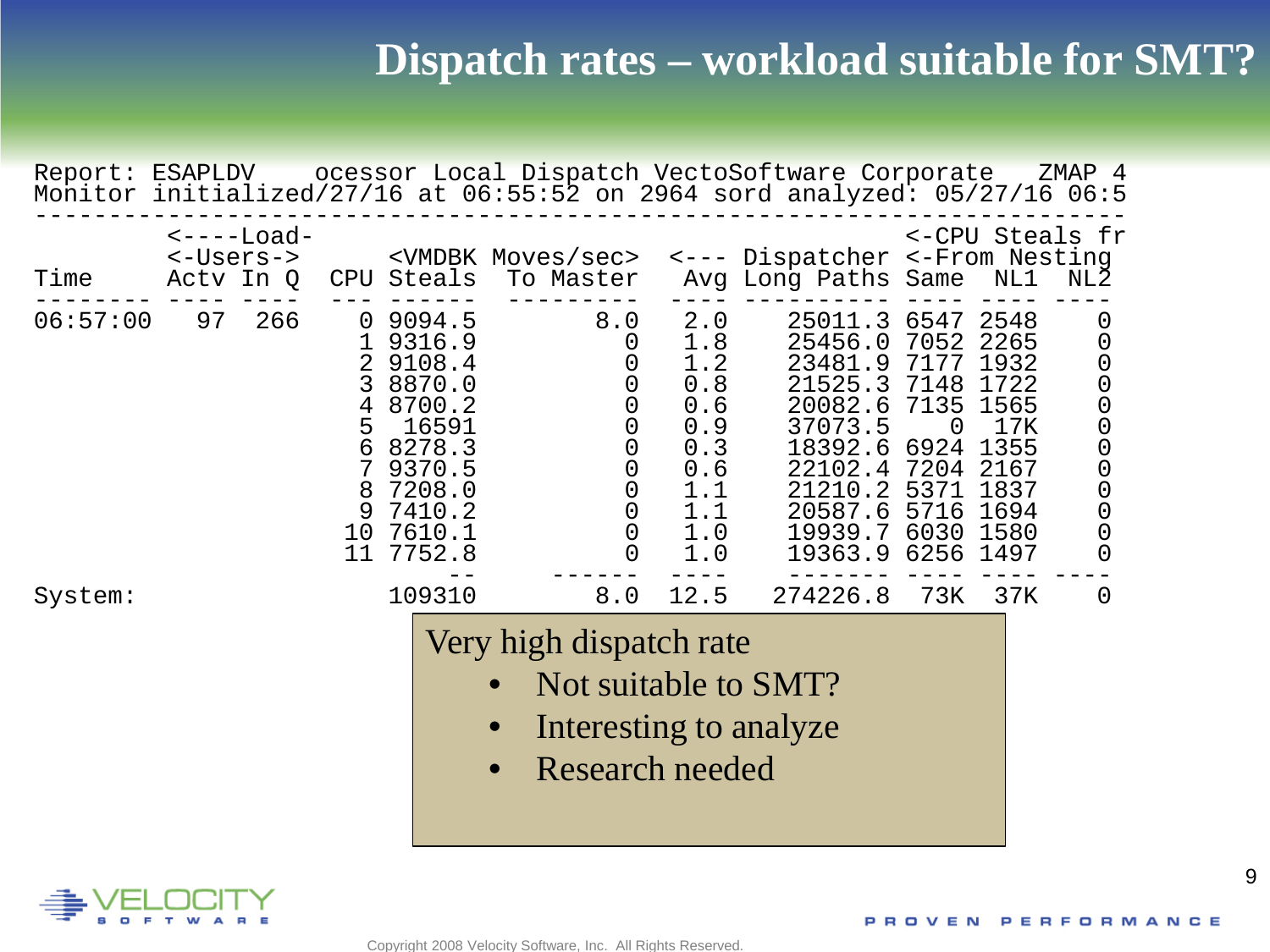| Report: ESAUSR3 User Rorporate ZMAP 4.3.0 06/21/16<br>Monitor initialized: 05/27/ed: 05/27/16 06:56:00 |                            |                    |                    |        |    |                                                                                                                                                                                 |                                  |                |                                | Page                                 | 62                                   |
|--------------------------------------------------------------------------------------------------------|----------------------------|--------------------|--------------------|--------|----|---------------------------------------------------------------------------------------------------------------------------------------------------------------------------------|----------------------------------|----------------|--------------------------------|--------------------------------------|--------------------------------------|
| UserID<br>/Class                                                                                       | DASD<br>I/O                | Block Cache<br>I/O | DASD MDisk<br>Hits |        |    | <--Messages Queued-> <message> <dispatch><br/>&lt;----IUCV-----&gt; <errors-> <rate sec=""><br/>Send Recv Reply VMCF IUCV VMCF Disp Waits</rate></errors-></dispatch></message> |                                  |                |                                |                                      |                                      |
| 06:57:00<br>***Key User Analysis                                                                       | 2787                       | 9                  | 1047<br>$***$      |        | 86 | $\overline{0}$                                                                                                                                                                  | 3                                | $\overline{0}$ | $\Omega$                       | 194K                                 | 194K                                 |
| <b>RSCS</b><br><b>TCPIP</b>                                                                            |                            |                    |                    | 0      | 86 |                                                                                                                                                                                 |                                  | $\mathbf 0$    | 0<br>0                         |                                      | 15K 15019<br>15K 14805               |
| ***User Class Analysis***<br>Servers<br>ZVPS<br>TheUsers                                               | 20<br>296<br>2471          | 9                  | 8<br>85<br>954     | 0<br>0 |    |                                                                                                                                                                                 | $\overline{0}$<br>$\overline{2}$ | 0              | 0                              | 299<br>164K                          | 299<br>164K                          |
| ***Top User Analysis***<br>CV52D172<br>CV52D157<br>CV52D160<br>CV52D151<br>CV52D173                    | 85<br>60<br>40<br>26<br>76 |                    |                    | 0      |    |                                                                                                                                                                                 |                                  | 0              | $\Omega$<br>0<br>0<br>$\Omega$ | 3095<br>3787<br>4684<br>4533<br>3088 | 3095<br>3787<br>4684<br>4533<br>3088 |

Very high dispatch rate for TCPIP?

- Not suitable to SMT?
- Interesting to analyze
- Research needed

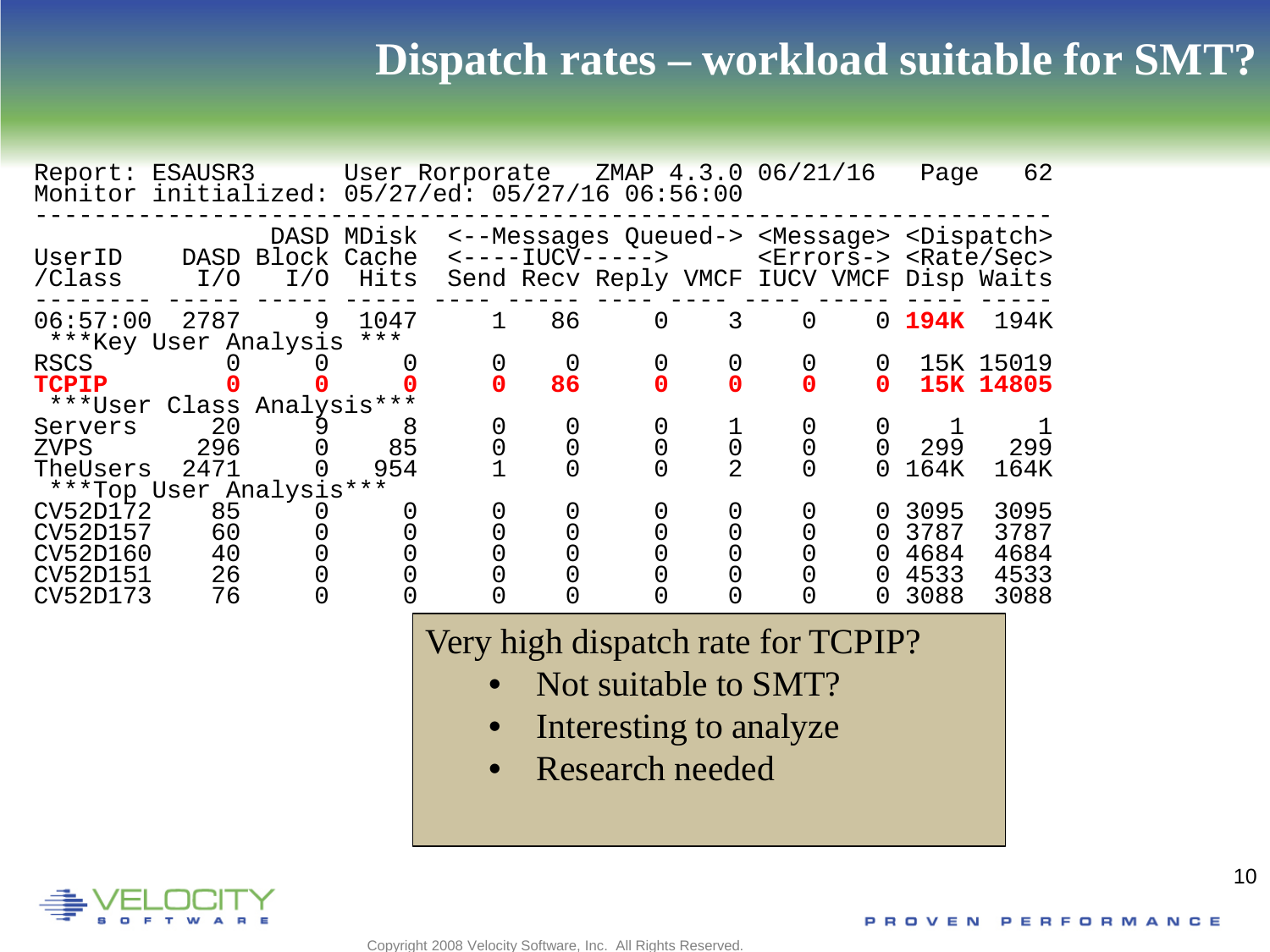| Report:<br>Monitor initialized: 05/27/16 at 06:55:52 on 296 | <b>ESAMFC</b> |      |                                             |       | MainFrame Cache Magnitudes                       |                   |       |
|-------------------------------------------------------------|---------------|------|---------------------------------------------|-------|--------------------------------------------------|-------------------|-------|
|                                                             |               |      | <cpu busy=""><br/><percent></percent></cpu> |       | <-------Processor------><br>$Speed/<-Rate/Sec->$ |                   |       |
| <b>Time</b>                                                 | <b>CPU</b>    |      | Totl User                                   |       | Hertz Cycles Instr Ratio                         |                   |       |
|                                                             |               |      |                                             |       |                                                  |                   |       |
| 06:57:02                                                    | 0             | 77.4 | 64.5                                        | 5000M | 3866M                                            | 1328M             | 2.911 |
|                                                             | 1             | 75.6 | 63.6                                        | 5000M | 3776M                                            | 1175M             | 3.213 |
|                                                             | $\mathbf{2}$  | 75.5 | 64.5                                        | 5000M | 3773M                                            | 1272M             | 2.967 |
|                                                             | 3             | 76.1 | 66.2                                        | 5000M | 3802M                                            | 1406M             | 2.703 |
|                                                             | 4             | 76.8 | 67.5                                        | 5000M | 3836M 1579M                                      |                   | 2.429 |
|                                                             | 5             | 50.2 | 35.3                                        | 5000M | 2528M 668M                                       |                   | 3.784 |
|                                                             | 6             | 75.3 | 65.7                                        | 5000M |                                                  | 3768M 1149M       | 3.278 |
|                                                             | 7             | 77.5 | 66.3                                        | 5000M | 3876M                                            | 1206M             | 3.214 |
|                                                             | 8             | 77.3 | 65.6                                        | 5000M | 3868M                                            | 1201M             | 3.222 |
|                                                             | 9             | 77.0 | 65.5                                        | 5000M | 3850M                                            | 1227M             | 3.139 |
|                                                             | 10            | 76.9 | 66.0                                        | 5000M | 3844M                                            | 1241M             | 3.098 |
|                                                             | 11            | 77.0 | 66.5                                        | 5000M | 3849M                                            | 1287M             | 2.990 |
|                                                             |               |      |                                             |       |                                                  |                   |       |
| System:                                                     |               | 892  | 757                                         | 5000M |                                                  | 41.6G 13.7G 3.028 |       |

Cache, CPI 3.0. High for z13 • Why?

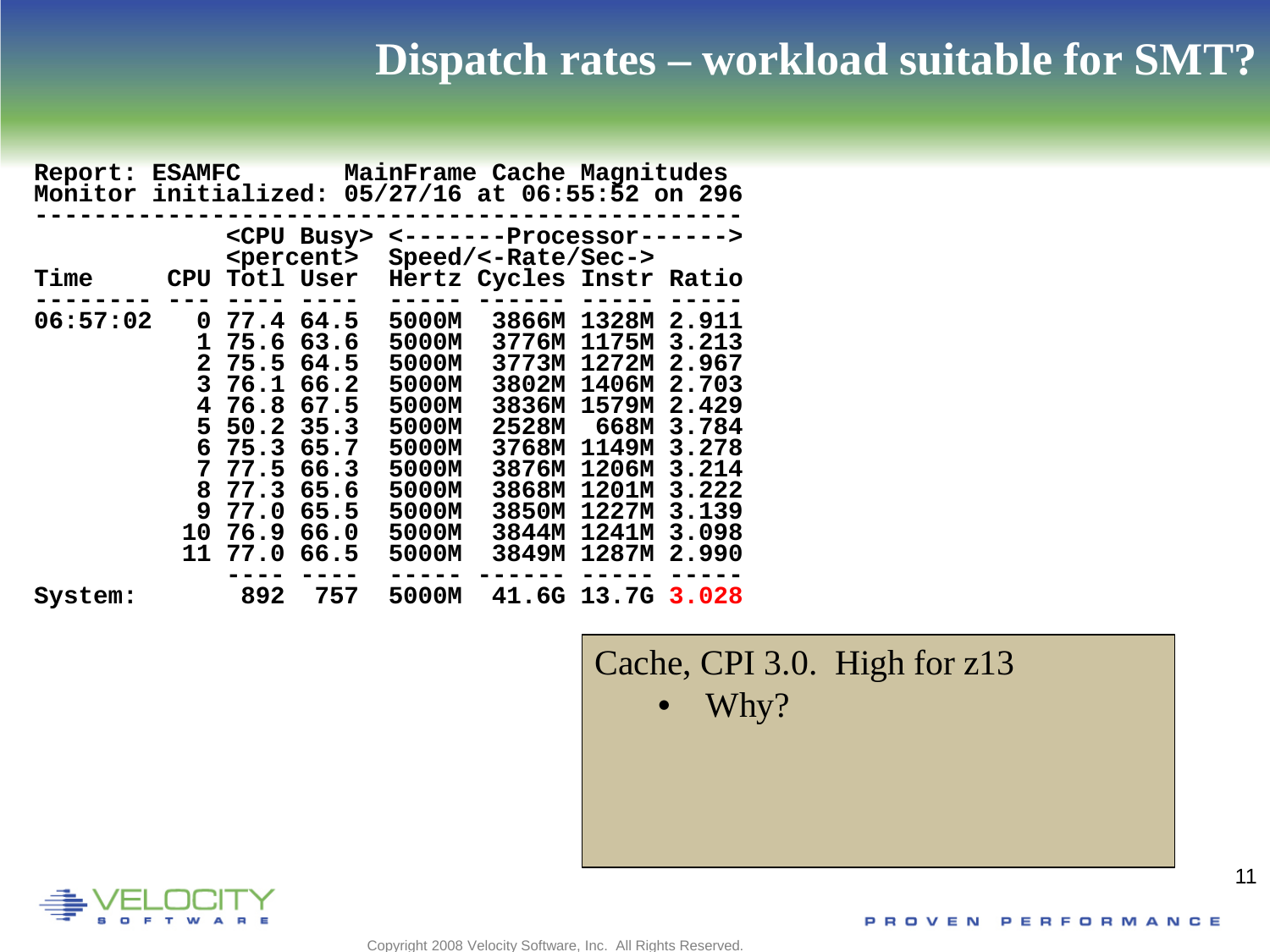| Report: ESAMFCA<br>Monitor initialized: 05/4 serial 13AE7 |                                                                                                                                                                                                      | Mais                                        |    |                            |                                                                                                                                                                                                                                                                                                                                                                                                                               |     |                         | Velocity Software Corporate ZMAP 4<br>First record analyzed: 05/27/16 06:5                                                              |       |                                                                                                                                                                                                                                                  |                                           |
|-----------------------------------------------------------|------------------------------------------------------------------------------------------------------------------------------------------------------------------------------------------------------|---------------------------------------------|----|----------------------------|-------------------------------------------------------------------------------------------------------------------------------------------------------------------------------------------------------------------------------------------------------------------------------------------------------------------------------------------------------------------------------------------------------------------------------|-----|-------------------------|-----------------------------------------------------------------------------------------------------------------------------------------|-------|--------------------------------------------------------------------------------------------------------------------------------------------------------------------------------------------------------------------------------------------------|-------------------------------------------|
| <b>Time</b>                                               | CPU Totl User                                                                                                                                                                                        | <cpu busy=""><br/><percent></percent></cpu> | L1 | L3<br>L2                   |                                                                                                                                                                                                                                                                                                                                                                                                                               | L4L | $\mathtt{L4R}$          | <----------Rate per 100 Instructions-----------> <tlb><br/>&lt;-----Data source read from--------&gt; <tlb<br><b>MEM</b></tlb<br></tlb> | Inst  | Miss><br>Data                                                                                                                                                                                                                                    | $<$ CPU $>$<br>Cost <sup>8</sup>          |
| 06:57:02                                                  | 0.77.4.64.5<br>$1\,75.6\,63.6$<br>$2\;\;75.5\;\;64.5$<br>3 76.1 66.2<br>4 76.8 67.5<br>$5\,50.2\,35.3$<br>675.365.7<br>$7\;77.5\;66.3$<br>8 77.3 65.6<br>9 77.0 65.5<br>10 76.9 66.0<br>11 77.0 66.5 |                                             |    | 2.675 1.279<br>2.284 1.111 | 2.146 1.154 0.607 0.161 0.012 0.103<br>2.451 1.282 0.723 0.191 0.015 0.112<br>2.232 1.179 0.651 0.169 0.013 0.105<br>1.991 1.078 0.564 0.144 0.011 0.096<br>1.745 0.958 0.486 0.124 0.009 0.084<br>0.694 0.352 0.136 0.094<br>2.176 1.031 0.511 0.322 0.085 0.102<br>2.338 1.114 0.649 0.285 0.083 0.092<br>2.323 1.124 0.629 0.278 0.084 0.093<br>2.211 1.062 0.606 0.265 0.081 0.088<br>2.139 1.044 0.577 0.252 0.078 0.084 |     | $0.621$ $0.271$ $0.080$ | 0.088                                                                                                                                   | 0.291 | 0.208 0.108 51.16<br>$0.236$ $0.129$ 54.92<br>$0.210$ $0.114$ 53.32<br>$0.191$ $0.097$<br>0.165 0.082 47.89<br>0.147<br>0.222 0.116 55.77<br>$0.234$ $0.128$<br>0.232 0.128 51.57<br>$0.226$ $0.124$<br>$0.220$ $0.121$<br>$0.212$ $0.115$ 50.22 | 50.48<br>45.71<br>52.11<br>51.47<br>51.13 |
| System:                                                   |                                                                                                                                                                                                      | 892 757                                     |    |                            | 2.193 1.108 0.603 0.225 0.052 0.095                                                                                                                                                                                                                                                                                                                                                                                           |     |                         |                                                                                                                                         |       | $0.216$ $0.115$ $51.46$                                                                                                                                                                                                                          |                                           |

TLB Miss

- 50% of cycles used in DAT
- z/OS less than 20%
- High rate of turn over

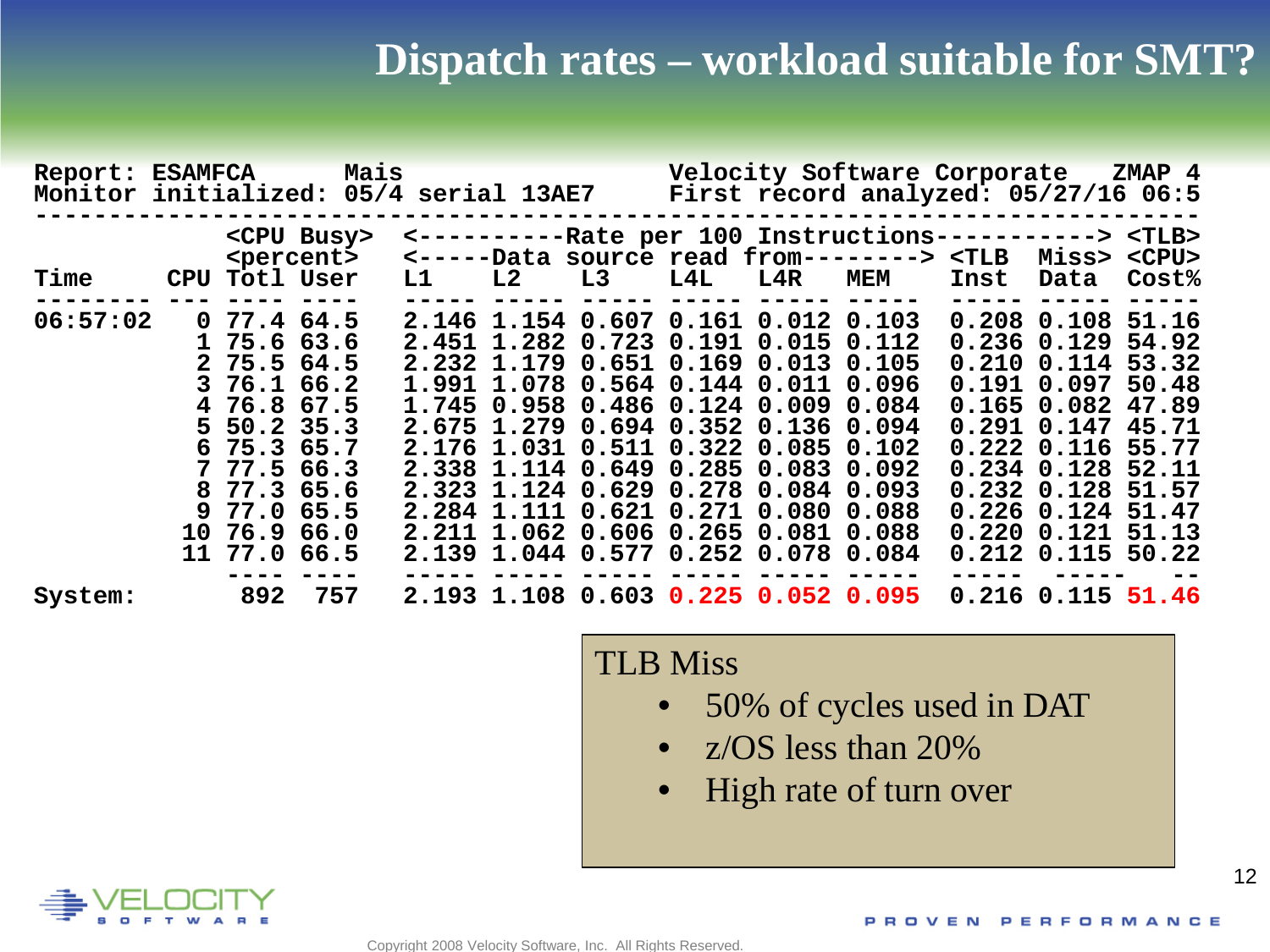## **SMT Analysis**

## **Dispatch rate analysis**

#### **25,000 dispatch per second (per processor)**

#### **CPU 77% utilization**

#### **.1 memory access per 100 cycles**

**4,000,000,000 (4B) cycles used per second (rounded) 4,000,000 (4M) cache lines from memory per second 4M \* 256 bytes = 1GB per second loaded from memory**

#### **Cache Sizes – z13**

- **L1: 96K Instruction, 128K Data**
- **L2: 2MB Instruction, 2MB data**
- **L3: 64MB (Chip, Shared over 8 CPUS)**
- **L4: 480MB + 224M NIC (per node)**